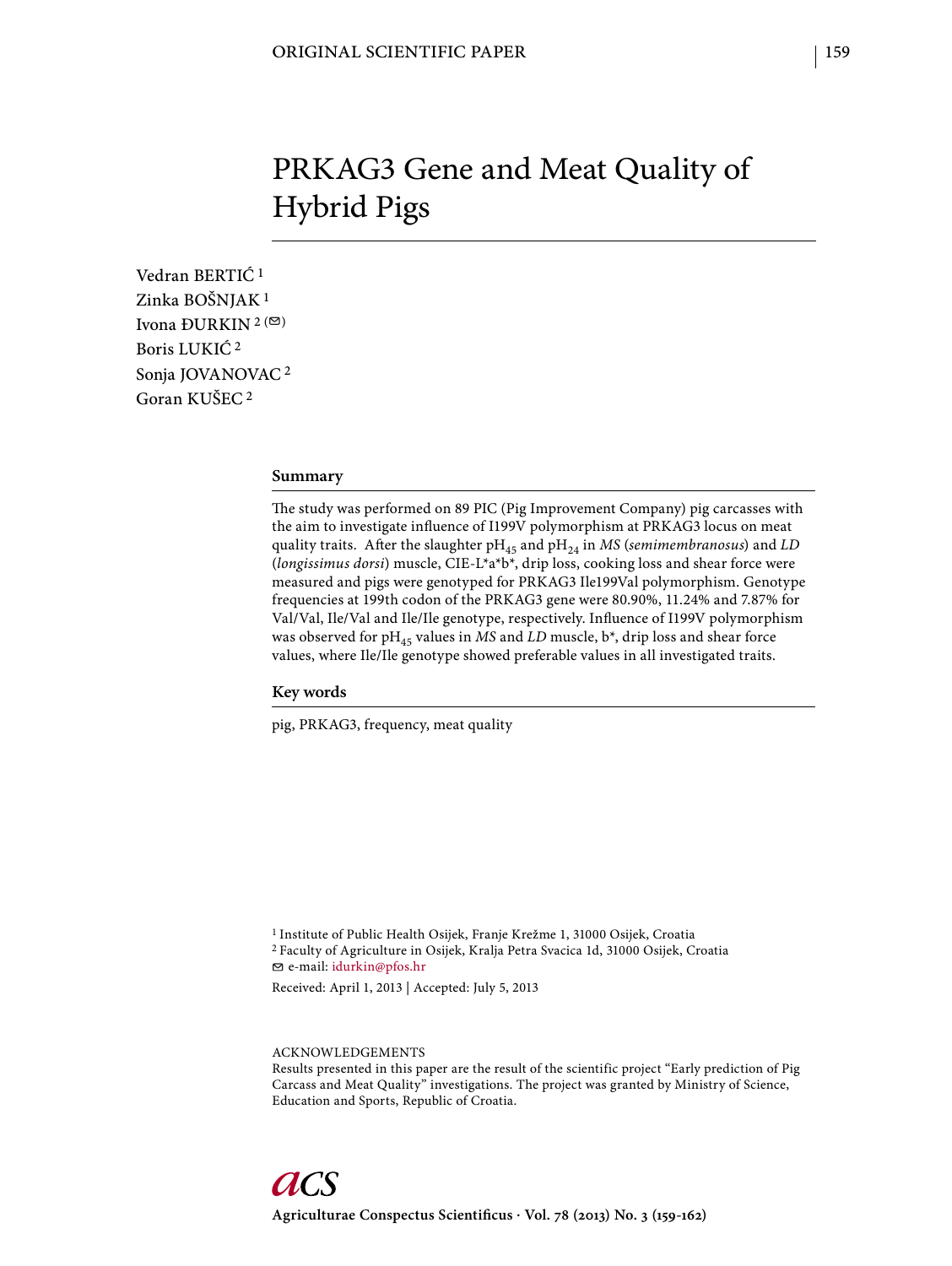# **Aim**

The PRKAG3 gene encodes a muscle-specific isoform of the adenosine monophosphate-activated protein kinase (AMPK) gamma subunit. Often described as energy instrument, AMPK is enrolled in regulation of energy sources and energy pathways in organ systems, such as liver, central nervous system, fat tissue and skeletal muscles (Kahn et al., 2005; Hardie et al., 2006). In muscle tissue it regulates metabolism of carbohydrates and lipids by controlling their intake and energy catabolism (Carling et al., 1994; Mitchelhill et al., 1994). The decreased activity of AMPK is characteristic for pigs with mutated PRKAG3 gene (Milan et al., 2000), causing a severe deterioration in meat quality. Out of seven SNPs (single nucleotide polymorphisms) determined in PRKAG3 gene, five of them are causing amino acid substitutions (Thr30Asn, Gly52Ser, Leu53Pro, Ile199Val and Arg200Gln) affecting the regulation of AMPK activity in muscle tissue (Milan et al., 2000; Ciobanu et al., 2001). Most widely studied haplotype is Arg200Gln, causing the formation of "acid meat" characterised by severe drop in ultimate pH values and leading to high water losses, colour defects and low processing yield of the final product. On the other hand, Ile $\rightarrow$ Val substitution at 199th codon of the PRKAG3 gene is associated with preferable meat and carcass quality characteristics, such as leanness, carcass length, muscle glycogen content, ultimate pH values and water holding capacity (Ciobanu et al., 2001; Enfält et al., 2006; Lindhal et al., 2004). It is assumed that allele responsible for these positive characteristics is 199I (Otto et al., 2007; Škrlep et al., 2008; Ryan et al., 2012), whose frequency is lower than 10% in most modern pig breeds and their crosses (Ciobanu et al., 2001; Lindahl et al., 2004; Škrlep et al., 2008; 2009), except in Berkshire breed (Ciobanu et al., 2001).

Therefore, the aim of this paper was to determine frequencies of the genotypes at I199V of the PRKAG3 locus in PIC (Pig Improvement Company) hybrid pigs and to investigate relationship between these genotypes and pig meat quality traits.

# **Material and methods**

## **Animals**

The investigation was carried out on 89 (43 gilts and 46 barrows) P337xC23 PIC pig carcasses originating from three sires and 22 dams. Animals were reared under commercial conditions and fed standard diets with *ad libitum* access to feed and water. At approximately 110 kg  $(\pm 2 \text{ kg})$  live weight the animals were transported to a commercial slaughterhouse, where they were slaughtered following stunning with CO2 and dressed according to the conventional procedure.

### **Meat quality**

The measurements of muscle pH were taken at *semimembra nosus* (*SM*) and *longissimus dorsi* (*LD*) muscles 45 minutes and 24h *post mortem* with "Mettler MP 120-B" portable pH meter. Drip loss was determined by bag method according to Honikel (1987) after 48h of cooling the samples at 4°C. CIE-L\*a\*b\* colour values were obtained by Minolta CR-300 colorimeter (Minolta Camera Co. Ltd., Osaka Japan) with a D65 light source and twodegree standard observer. For instrumental tenderness evaluation, a 2.54 cm thick chops of *LD* muscle were frozen for two weeks, defrosted for 24h at 4°C, sealed in vacuum bags, cooked in water bath to 73°C internal temperature and cooled at 4°C overnight. Shear force was measured on at least six 1.27 mm thick cores using a TA.XTplus Texture Analyser equiped with a 1 mm thick Warner-Bratzler shear attachment. Cooking loss was assesed from *LD* chops used for instrumental tenderness evaluation. It was calculated from weights taken before and after cooking and expressed as a percentage.

#### **DNA analysis**

Total genomic DNA was isolated from 50 mg of muscle tissue using a commercial High Pure PCR Template Kit (Roche, Germany). A 465 bp fragment of exon 3 (GeneBank; NM\_214077.1) of the PRKAG3 gene was amplified using a forward primer P1 (5'-GGA GCA AAT GTG CAG ACA AG -3') and a reverse primer P2 (5'-CCC ACG AAG CTC TGC TTC CTT-3'). The PCR reaction contained 5 μL of genomic DNA, 0.3 μL 10mM dNTPs, 0.45 μL 50mM MgCl2 (Invitrogen), 1 μL of 10 μM P1 and P2 primers, 0.2 μL 5U/ μL Platinum Taq DNA polymerase (Invitrogen) and 11.5 μL PCR pure water (Applied Biosystems) in 20 μL volume. The PCR was performed on Gold-plated 96-well GeneAmp PCR System 9700 (Applied Biosystems, USA) at following temperature conditions: an initial denaturation at 95°C for 5 minutes, followed by 35 cycles of denaturation at 94°C for 30 sec, annealing at 60°C for 40 sec and extension at 72°C for 30 sec, with final extension step at  $72^{\circ}$ C for 7 minutes. The obtained PCR products were purified with High Pure PCR Clean Up Micro Kit (Roche, Germany) and sequenced with 96-capillary "ABI3730xl DNA Analyzer" (Applied Biosystems, USA) sequencer using BigDye Terminator Kit and fluorescent automatic sequencing protocol. Sequence analysis was performed using DNA Baser (Heracle BioSoft S.R.L.) and Prim 2 – version 0.5 (www.animalgenom.org/cgi-bin/expeditor/prim2) sequence alignment programs. Using these computer software following triplets were resolved: ATT, ATC and ATA for Ile; and GTT, GTC and GTA for Val.

#### **Statistical analysis**

Associations between different genotypes at I199V locus and meat quality traits were evaluated using Kruskal-Wallis ANOVA followed by Mann-Whitney test (Statistica 8.0, StatSoft Inc.), where  $p<0.05$  was classified as significant difference and *p*<0.1 as tendency.

### **Results and discussion**

The frequency of three investigated genotypes at 199th codon of the PRKAG3 gene are presented in Figure 1. Of 89 investigated pigs, 80.90% were homozygous Val/Val, 7.87% were homozygous Ile/Ile and 11.24% were heterozygous. The low frequency of Ile/Ile genotype is in accordance with previous reports (Ciobanu et al., 2001; Lindahl et al., 2004; Škrlep et al., 2008; 2009; 2010; Chen et al., 2008). However, Škrlep et al. (2008; 2009; 2010) reported the highest frequency of Ile/Val genotype, which is not in accordance with results of this study. A high frequency of Val/Val genotype was also reported by Rothschild et al. (2002) in Landrace (75.0%) and Large White (62.0%) pig populations and by Chen et al. (2008) in Landrace (89.0%), Large White, Landrace and crossbreeding population between Large White and Landrace (80.0%), Meishan (100.0%), as well as in crossbreeding populations between Large White and Meishan (85.0%)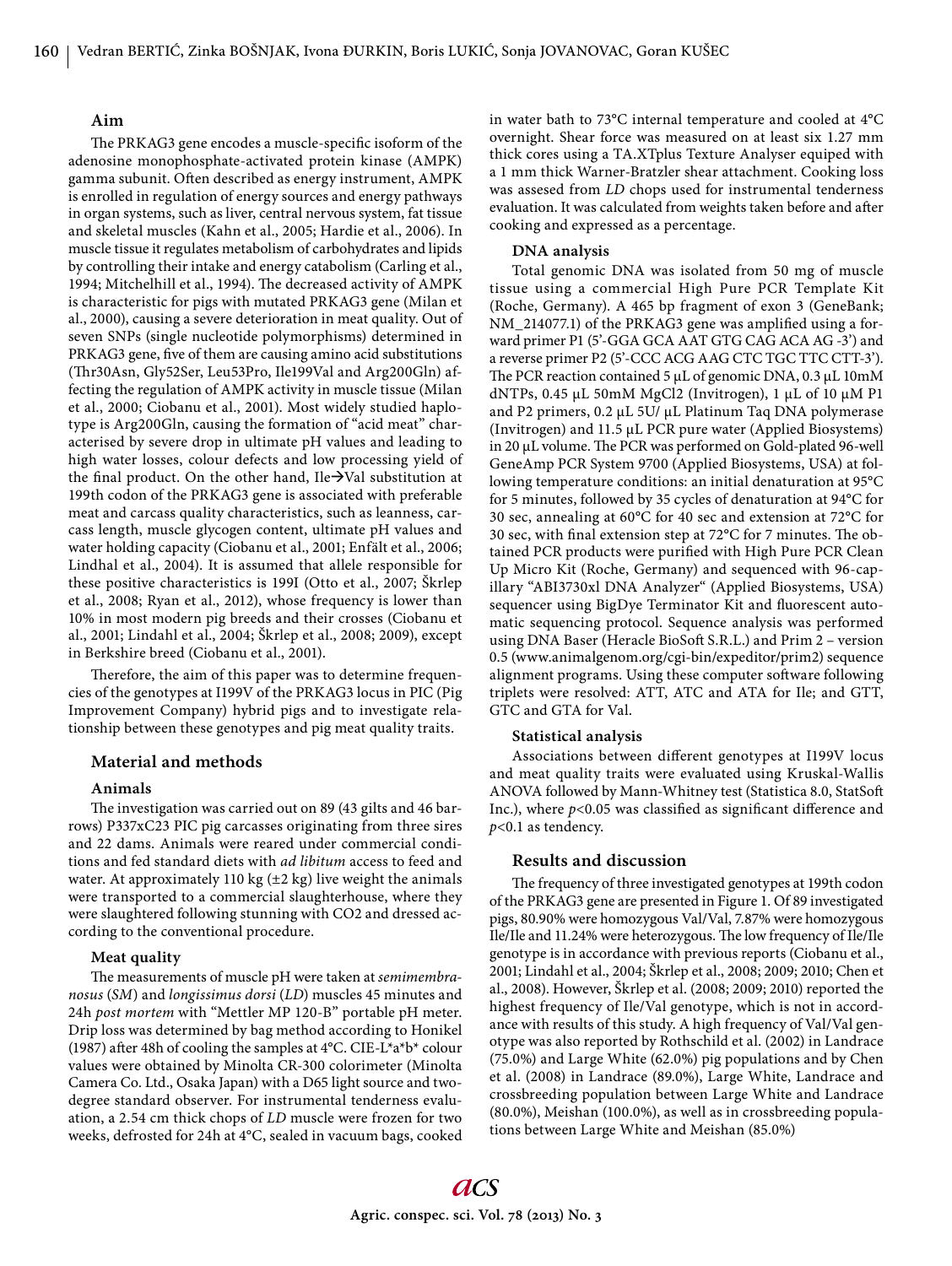

**Figure 1.** Frequency distribution of genotypes at 199th codon of the PRKAG3 locus

|  | Table 1. Means $\pm$ standard deviations for meat quality of |  |  |  |
|--|--------------------------------------------------------------|--|--|--|
|  | investigated I199V polymorphism                              |  |  |  |

| Trait               | Genotype            |                      |                        |  |  |  |
|---------------------|---------------------|----------------------|------------------------|--|--|--|
|                     | Val/Val             | Ile/Val              | Ile/Ile                |  |  |  |
| N                   | 72                  | 10                   | 7                      |  |  |  |
| $pH_{45}$ , MS      | $6.32+0.18$         | $6.22 + 0.20$        | $6.36 \pm 0.21$        |  |  |  |
| $pH_{45}$ , LD      | $6.32^b + 0.20$     | $6.32^b \pm 0.14$    | $6.48^a \pm 0.20$      |  |  |  |
| $pH_{24}$ , MS      | $5.88 + 0.23$       | $5.87 + 0.24$        | $5.88 + 0.24$          |  |  |  |
| $pH_{24}$ , LD      | $5.75 + 0.15$       | $5.73 + 0.17$        | $5.75 + 0.15$          |  |  |  |
| Drip $loss(%)$      | $4.24^{A}$ + 2.25   | $4.43^{AB}$ + 2.44   | $2.87^{\rm B}$ ± 1.63  |  |  |  |
| Ľ                   | $50.34 + 3.51$      | $50.29 + 2.83$       | $48.69 \pm 3.27$       |  |  |  |
| $a^*$               | $7.03 + 1.36$       | $7.22 + 1.42$        | $7.00 + 1.36$          |  |  |  |
| b*                  | $2.80^a \pm 1.18$   | $2.95^{\circ}$ ±0.92 | $1.91^b \pm 0.30$      |  |  |  |
| Cooking loss $(\%)$ | $33.11 + 2.87$      | $32.94 + 2.15$       | $30.15 + 7.65$         |  |  |  |
| Shear force (N)     | $47.71^{AB}$ + 7.84 | $48.25^{A} + 5.92$   | $43.37^{\rm B} + 3.98$ |  |  |  |

a,bMeans with different superscripts in the same row differ at  $p<0.05$ ;  $^{AB}p<0.1$ ; MS-m. semimembranosus; LD-m. longissimus dorsi

Genotypes differed (Table 1;  $p$ <0.05) in pH values measured 45 min *post mortem* and in yellowness level (b\*), whereas tendency (*p*<0.1) is detected for drip loss and shear force values. Homozygous genotype Ile/Ile showed high initial pH relative to Val/Val and Ile/Val, which is in agreement with previous reports (Ciobanu et al., 2001; Otto et al., 2007; Fontanesi et al., 2008). Contrary to our results, Chen et al. (2008) reported low initial pH values in Ile/Ile genotype and high in Val/Val, while Škrlep et al. (2008) did not observe significant genotype differences in initial and ultimate pH values. Ciobanu et al. (2001) and Ryan et al. (2012) reported a significant association of the investigated polymorphisms with ultimate pH values measured in both *MS* and *LD* muscles. We could not, however, observe such a relationship. Limited affects observed on pH values could be a reflection of animal handling procedures, which include transport time (3h) and physiological discomforts, such as fear and disruption in hierarchy. Also, pH values are affected by number of genes with different roles in specific stages and specific muscles, such as Hal gene, which could possibly interact with PRKAG3 in this trait. Ile/Ile genotype at PRKAG3 had the lowest drip loss values, which is consistent with other literature findings (Otto et al., 2007; Ryan et al., 2012). Consistent with results by Lindahl et al. (2004), genotype Ile/Ile exhibited the lowest b\* values. Investigations of Ciobanu et al. (2001), Otto et al. (2007) and Škrlep et al. (2008) evidenced that meat from homozygous Ile/Ile genotype was darker (L\*) than two other genotypes. Although we could not statistically detect such effect, Ile/ Ile had the lowest  $L^*$  (Table 1). However, this findings need to be confirmed in a study on a larger number of animals. Results presented in Table 1 show that I199V polymorphism affected instrumental tenderness. Again the homozygous Ile/Ile genotype exhibited the lowest shear force values compared to other two investigated genotypes.

# **Conclusions**

Results of this study indicate that I199V polymorphism affects all technological meat quality traits of economical importance, such as pH values, drip loss and Minolta colour. The homozygous Ile/Ile genotype showed most favourable values for these traits illustrating its potential value as genetic marker for technological meat quality.

#### **References**

- Carling, D. (2004). The AMP-activated protein kinasecascadea unifying system for energy control.Trends Biochem. Sci. 29:18–24.
- Ciobanu D., Bastiaansen J., Malek M., Helm J., Woollard J., Plastow G., Rothschild M. (2001). Evidence for new alleles in the protein kinase adenosine monophosphate-activated g3-subunit gene associated with low glycogen content in pig skeletal muscle and improved meat quality. Genetics 159: 1151–1162.
- Chen J. F., Dai L. H., Peng J., Li J. L., Zheng R., Zuo B., Li F. E., Liu M., Yue K., Lei M. G., Xiong Y. Z., Deng C. Y., Jiang, S. W. (2008). New evidence of alleles (V199I and G52S) at the PRKAG3 (RN) locus affecting pork meat quality. Asian-Aust. J. Anim. Sci. 21:471-477.
- Colombo M., Buttazzoni L., Russo V. (2008). Investigation of candidate genes for glycolytic potential of porcine skeletal muscle: Association with meat quality and production traits in Italian Large White pigs. Meat Sci 80(3):780-787.
- Enfält A. C., von Seth G., Josell Å, Lindahl G., Hedebro-Velander I., Braunschweig M., Andersson L., Lundstörm K. (2006). Effects of a second mutant allele (V199I) at PRKAG3 (RN) Locus on carcass composition in pigs. Livest. Sci. 99: 131–139.
- Fontanesi L., Davoli,R., Nanni Costa L., Beretti F., Scotti E., Tazzoli M., Tassone F.,
- Hardie D. G., Andsakamoto K. (2006). AMPK: a keysensor of fuel and energy status in skeletal muscle. Physiology 21:48–60.
- Honikel, K.O.(1987). The water binding of meat. Fleischwirtschaft 67: 1098-1102.
- Kahn B. B., Alquier T., Carling D., Hardie D. G. (2005). AMPactivated protein kinase: ancient energy gauge provides clues to modern understanding of metabolism. Cell Metab. 1: 15–25.
- Lindahl G., Enfält A.C., Von Seth G., Josell Å, Hedebro-Velander I., Andersen H.J., Andersson L., Lundström K. (2004). A second mutant allele (V199I) at the PRKAG3 (RN) locus. - I. Effect on technological meat quality of pork loin. Meat Sci. 66: 609-619.
- Milan D., Jeon J. T., Looft C., Amarger V., Robic A., Thelander M., Rogel-Gaillard C., Paul S., Iannuccelli N., Rask L., Ronne H., Lundström K., Reinsch N., Gellin J., Kalm E., Le Roy P., Chardon P., Andersson L. (2000). A mutation in PRKAG3associated with excess glycogen content in pig skeletal muscle. Science 288:1248–1251.